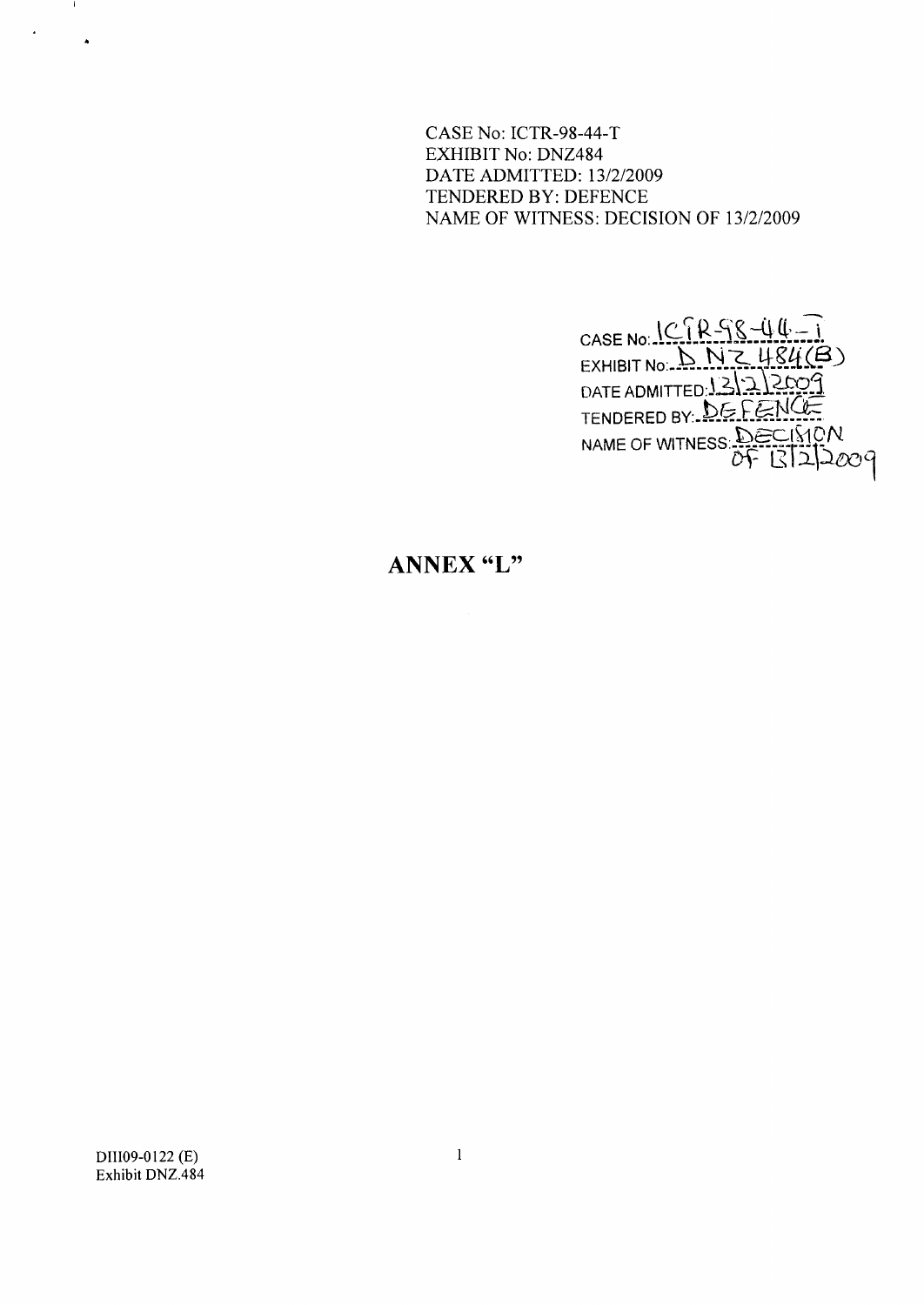## REPUBLIC OF RWANDA

Presidency of the Republic

Cabinet of the President

## SPEECH OF THE PRESIDENT OF THE REPUBLIC AT THE MRND RALLY IN KIGALI (AMAHORO STADIUM) ON 29 JANUARY 1993

## Translation

Democracy, the anniversary of which we are commemorating today, is founded on tolerance. Democracy entails mutual respect. Democracy means listening to the people and obeying their will and aspirations.

The heroes of democracy, to whom we pay tribute today and who gathered in Gitarama on 28 January 1961, were persons elected by the people who went there to confirm the will of the people. That is democracy. You cannot be the champion of democracy while flouting the will of the people.

You cannot speak of democracy and claim to be doing the bidding of the people while denying them the right to speak. The people of Rwanda are there; they should be asked what they want; that is what we are going to do. That is what the democracy we are celebrating today means; one that seeks to know what the people want; a democracy based on tolerance and mutual respect.

The other point I wanted to emphasize relates to demonstrations by political parties; demonstrations of a political nature. The right to express one's opinion is guaranteed, and that does not apply only to politics. Universally, and in Rwandan tradition, when people are happy, they get together and express their joy. Disgruntled individuals do the same; that is the tradition. Demonstrations are therefore allowed; they are permitted and guaranteed under the laws of Rwanda.

What then is not allowed? What is not allowed are unauthorized counter-demonstrations. It is the exclusive duty of the security services, when they deem it necessary, to prevent demonstrations. They may do so either because the demonstrations were not authorized or because those demonstrating had attacked people, destroyed or looted other people's property. That kind of demonstration is not allowed and deserves to be condemned. However, it is the duty of the forces of law and order to act; it is not the population to take on the demonstrators in a bid to stop demonstrations which might have been duly authorized.

DII109-0122 (E) Exhibit DNZ.484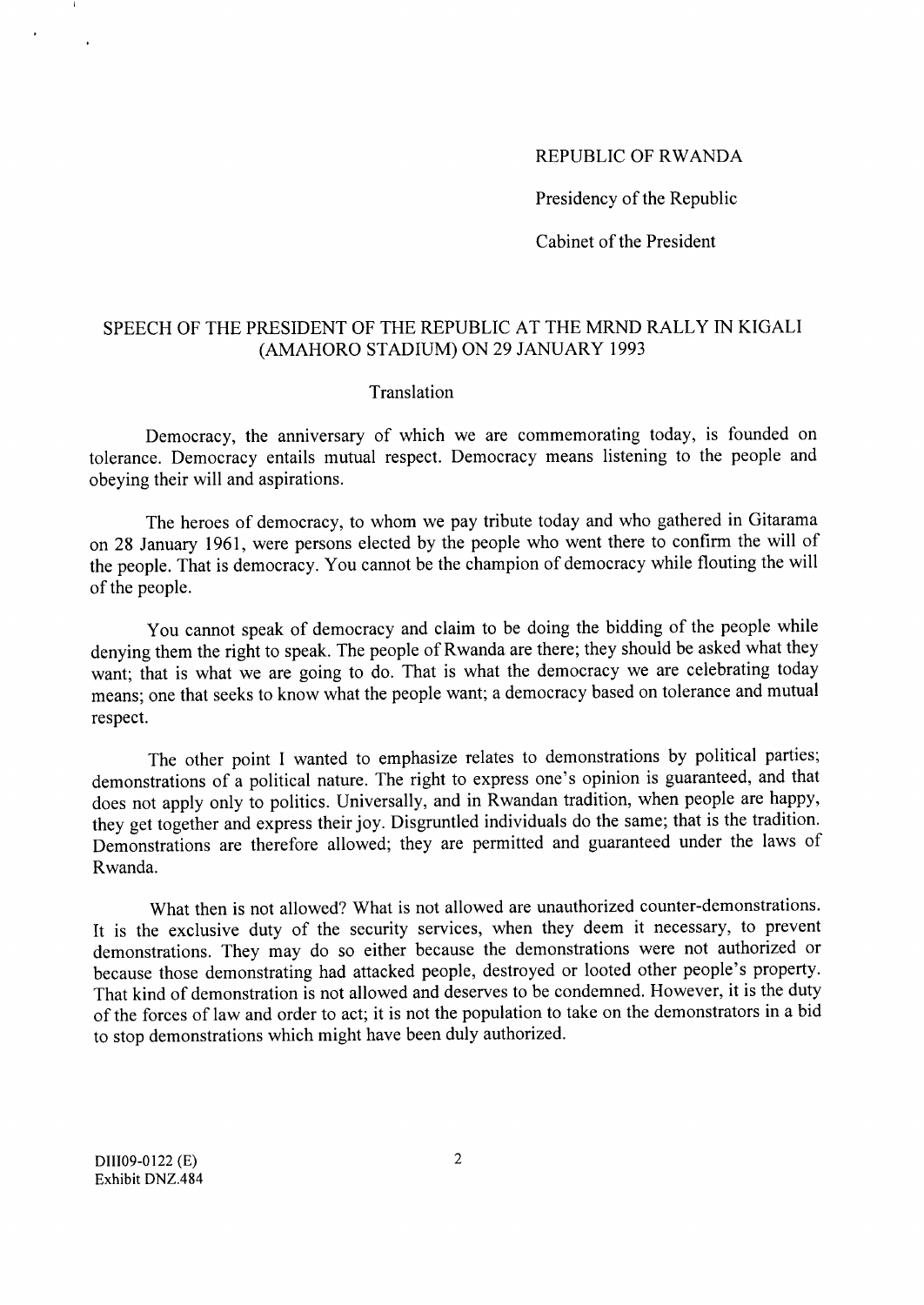What else is not allowed? What is not allowed is to use such demonstrations as an excuse to loot other people's property. What is not allowed is to use such events as an excuse to kill people. I insist that such excesses are not allowed.

Let me seize this opportunity to condemn publicly all those who hide behind demonstrations to loot; all those who hide behind demonstrations of a political nature to kill. I condemn all such misdeeds publicly. It is my fervent hope that the courts, the Ministry of the Interior, and all those in charge of law and order, will conduct extensive investigations into all those atrocities so as to identify the guilty who disrupt the peace and security of others.

We must all strive to safeguard peace in our communes. We must all work to preserve unity among all Rwandans. We must all struggle to enhance the security of the population. The population, wherever they may be, even on the hills, are the very foundation of our country, Rwanda.

They are the foundation of political parties and the end-purpose of politics itself. The population must have adequate security; they must have peace. Whether one is poor or rich, each person must live in peace.

I repeat my request to authorities at all levels to initiate the necessary action to prosecute all troublemakers before the courts, whether they be for recent or for past misdeeds. I have always been told that investigations are being conducted. Let the findings of such investigations be forwarded to the courts, so that those who are hiding behind demonstrations to loot and kill, are punished in accordance with the law.

That is why I am calling on all Rwandans, wherever they may be, whatever be their political party, to work for peace and security. All Rwandans should work to ensure respect for human rights and the human being. All Rwandans should work to ensure security in their secteurs, in their communes. I also plead with them to bear in mind that the watchword for this year, 1993, is reconciliation of the people of Rwanda with themselves and with their history.

We should insist on that watchword and spread it throughout the country. As I have said, we shall achieve that goal by working for peace on our hills; it shall be achieved through dialogue and meeting with others.

To work for national reconciliation is to work for peace and security. To work for national reconciliation is to ensure that the Arusha talks proceed with consideration for the aspirations of the people, with consideration for national consensus. Moreover, reconciliation is not made solely with friends; it is made above all with one's enemy, with someone with whom one does not share anything. Otherwise, such reconciliation cannot endure. Reconciliation is not with a friend; reconciliation is with an enemy. One reconciles with a neighbor with whom one is no longer in good terms. That is my understanding of reconciliation. Admittedly, reconciliation always involves improving relations with friends, but it means above all, moving closer to one's enemy and trying to reach an understanding.